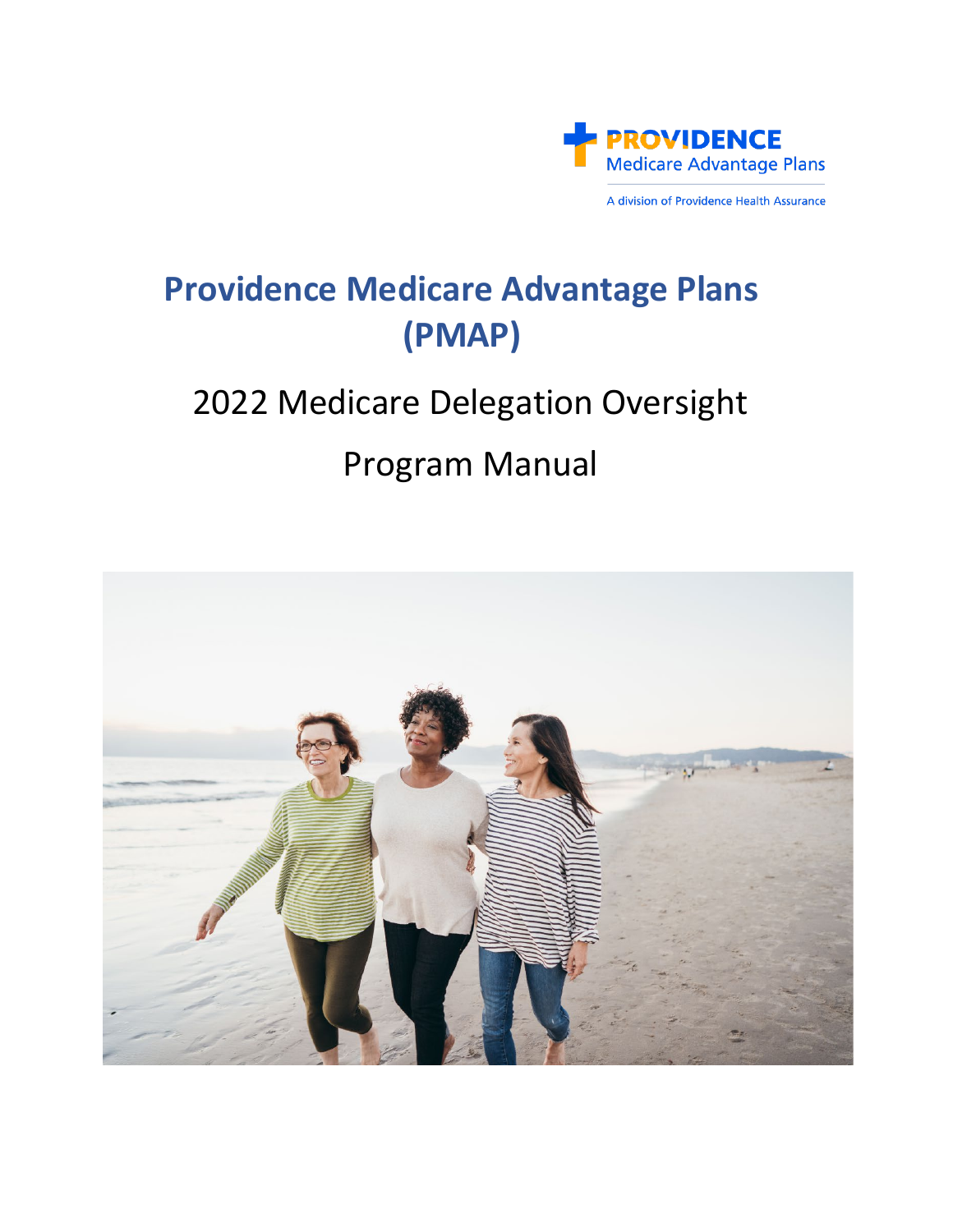| Medicare Compliance Investigation Process for Potential Non-Compliance  11 |  |
|----------------------------------------------------------------------------|--|
|                                                                            |  |
|                                                                            |  |
|                                                                            |  |
|                                                                            |  |
|                                                                            |  |

# **Table of Contents**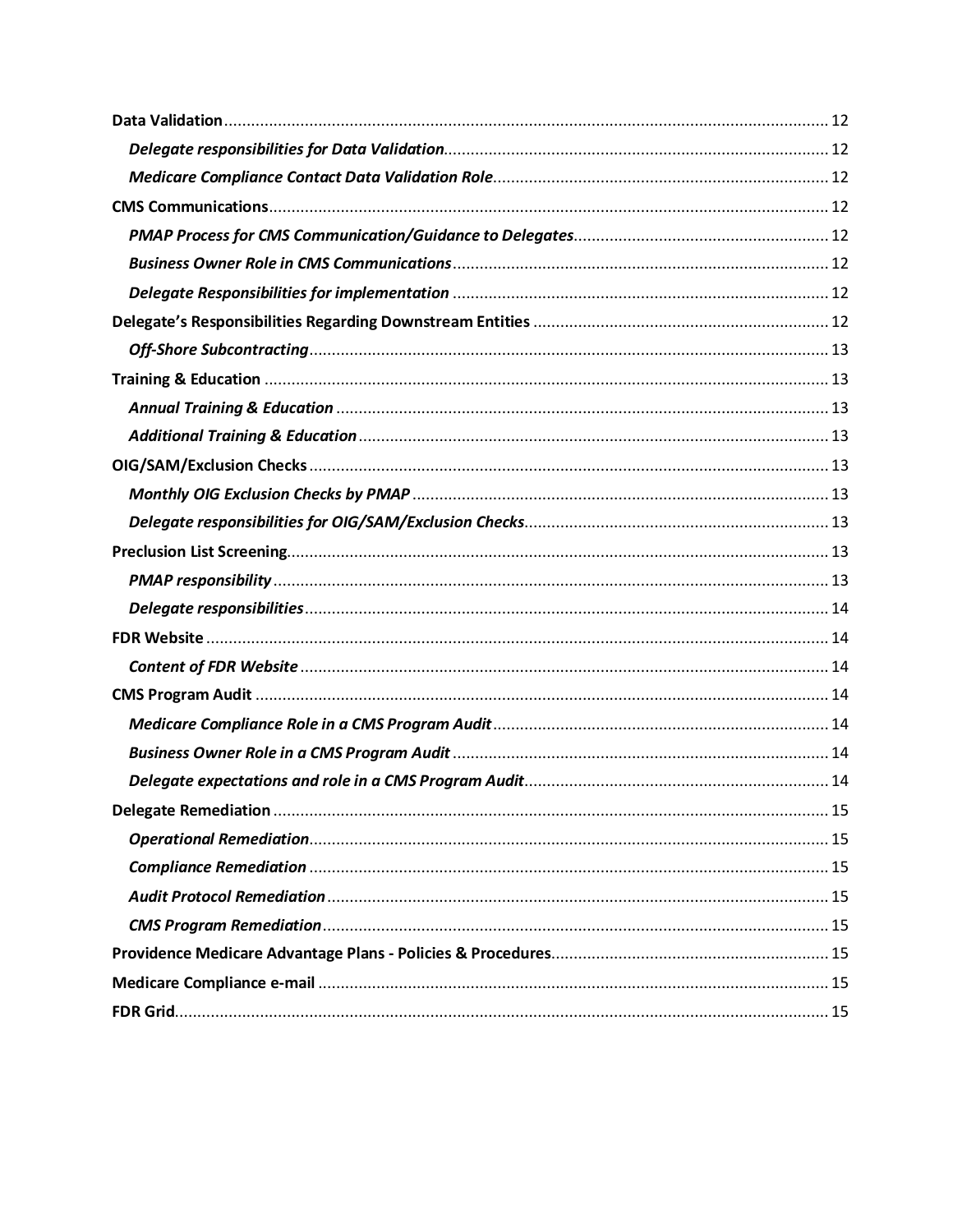# <span id="page-3-0"></span>**Introduction**

Providence Medicare Advantage Plans (PMAP) has a robust delegation oversight program in accordance with the Medicare Managed Care Manual Chapter 21 and the Prescription Drug Benefit Manual Chapter 9. The delegation program is overseen by the Manager of the Medicare Compliance Program and facilitated by the Medicare Delegation Program Consultant. The Medicare Compliance Officer is ultimately responsible for PMAP's delegation program and is committed to clear communication and compliant results.

PMAP has a policy and procedure outlining our process for determining if a contracted entity qualifies as a First Tier, Downstream or Related Entity (FDR) for delegated functions. FDRs are reviewed on an annual basis to identify any changes in the contractual relationship. While the delegate is responsible for the daily operational activities, PMAP recognizes that we are fully responsible for ensuring all delegates are in compliance with Medicare regulatory requirements.

# <span id="page-3-1"></span>**Definitions**

**Abuse**: Includes actions that may, directly or indirectly, result in: unnecessary costs to the Medicare Program, improper payment, payment for services that fail to meet professionally recognized standards of care, or services that are medically unnecessary. Abuse involves payment for items or services when there is no legal entitlement to that payment and the provider has not knowingly and/or intentionally misrepresented facts to obtain payment. Abuse cannot be differentiated categorically from fraud, because the distinction between "fraud" and "abuse" depends on specific facts and circumstances, intent and prior knowledge, and available evidence, among other factors.

**Audit:** Is a formal review of compliance with a particular set of standards (e.g., policies and procedures, laws and regulations) used as base measures.

**Business Owner:** Is the key stakeholder in PMAP's operational areas. Business owners are the subject matter experts on operational processes.

**Delegated Entity:** Is a First Tier, Downstream or Related Entity (FDR) that is contracted with PMAP and performs a function on behalf of PMAP.

**Medicare Delegation Program Consultant**: Is the person that reports directly to the Manager of the Medicare Compliance Program and is responsible for the day-to-day compliance activities of the delegation oversight program.

**Downstream** Is any party that enters into a written arrangement, acceptable to CMS, with persons or entities involved with the MA benefit or Part D benefit, below the level of the arrangement between a MA or applicant or a Part D plan sponsor or applicant and a first tier entity. These written arrangements between first tier entities and sub-contracted entities continue down to the level of the ultimate provider of both health and administrative services. (See, 42 C.F.R. §, 423.501).

**Employee(s) / Caregiver(s):** Refers to those persons employed by the sponsor or FDR who provide health or administrative services for an enrollee.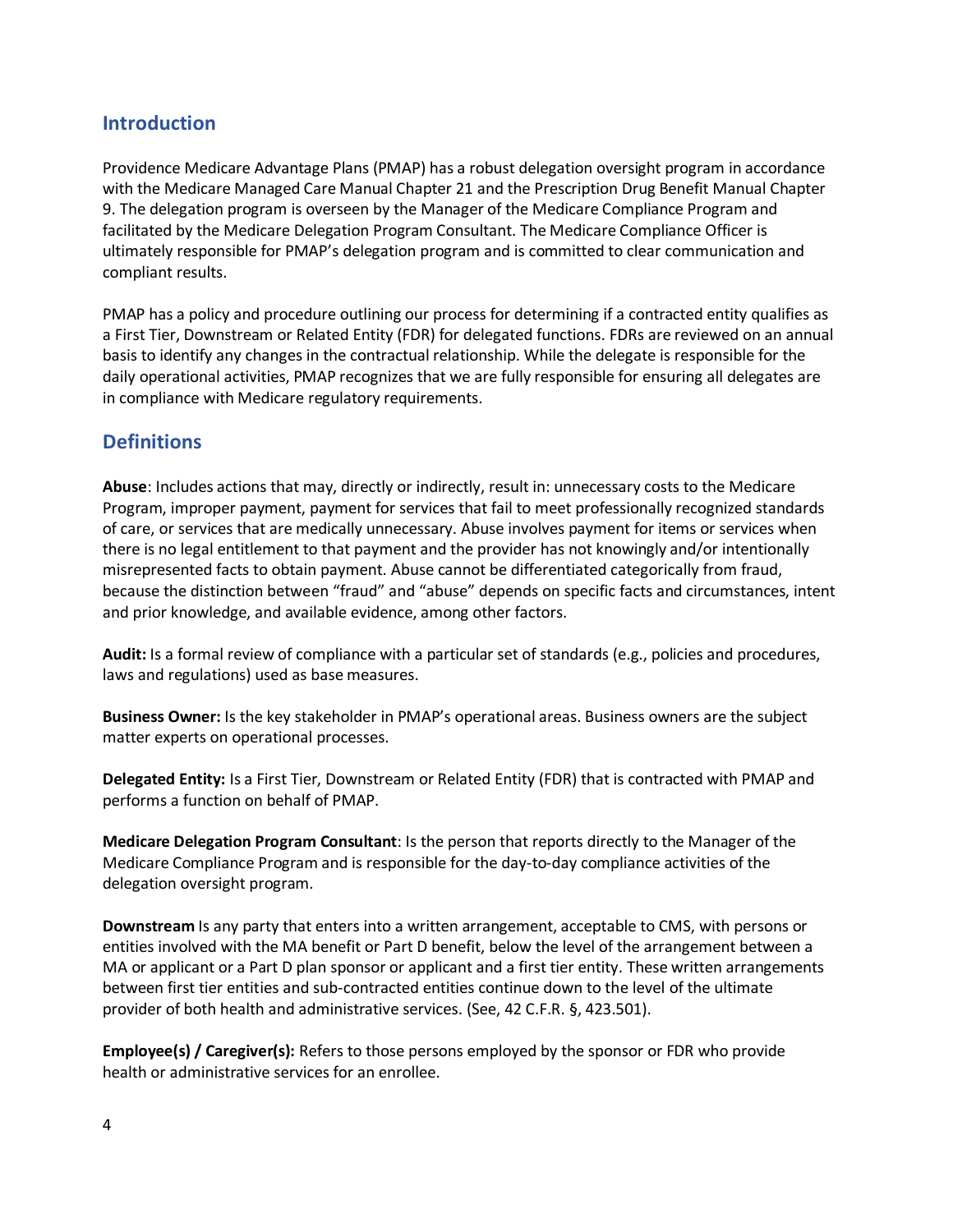**Excluded Parties:** A person or entity that is federally excluded to receive payment by federal funds. Excluded parties will show up on the Office of Inspector General (OIG), General Services Administration (GSA), System for Award Management (SAM) exclusion list(s) or, for providers, on the Preclusion List published monthly by CMS.

**FDR:** Is the First Tier, Downstream or Related Entity.

**First Tier Entity:** Is any party that enters into a written arrangement, acceptable to CMS, with an MA or Part D plan sponsor or applicant to provide administrative services or health care services to a Medicare eligible individual under the MA program or Part D program.

**Fraud:** Is knowingly and willfully executing, or attempting to execute, a scheme or artifice to defraud any health care benefit program or to obtain (by means of false or fraudulent pretenses, representations, or promises) any of the money or property owned by, or under the custody or control of, any health care benefit program.

**Monitoring Activities:** Are regular reviews performed by the FDRs as part of normal operations to confirm ongoing compliance and to ensure that corrective actions are undertaken and effective.

**Offshore/Offshore Subcontractor:** The term "offshore" refers to any country that is not one of the fifty United States or one of the United States Territories (American Samoa, Guam, Northern Marianas, Puerto Rico, and Virgin Islands). Examples of countries that meet the definition of "offshore" include Mexico, Canada, India, Germany, and Japan. Subcontractors that are considered offshore can be either American-owned companies with certain portions of their operations performed outside of the United States or foreign-owned companies with their operations performed outside of the United States. Offshore subcontractors provide services that are performed by workers located in offshore countries, regardless of whether the workers are employees of American or foreign companies.

**Related Entity:** Any entity that is related to a Medicare Advantage Organization (MAO) or Part D sponsor by common ownership or control and:

(1) Performs some of the MAO or Part D plan sponsor's management functions under contract or delegation;

(2) Furnishes services to Medicare enrollees under an oral or written agreement;or

(3) Leases real property or sells materials to the MAO or Part D plan sponsor at a cost of morethan \$2,500 during a contract period.

**Waste:** Is the overutilization of services, or other practices that, directly or indirectly, result in unnecessary costs to the Medicare program. Waste is generally not considered to be caused by criminally negligent actions but rather by the misuse of resources.

# <span id="page-4-0"></span>**Delegated Entities' Functions**

Per the Medicare Managed Care Manual Chapter 21 and the Prescription Drug Benefit Manual Chapter 9, Providence Medicare Advantage Plans considers the below functions to be delegated when performed by an entity other than the Medicare Advantage plan sponsor. All CMS Program Requirements under our contract with CMS apply to our delegates.

• Sales and marketing;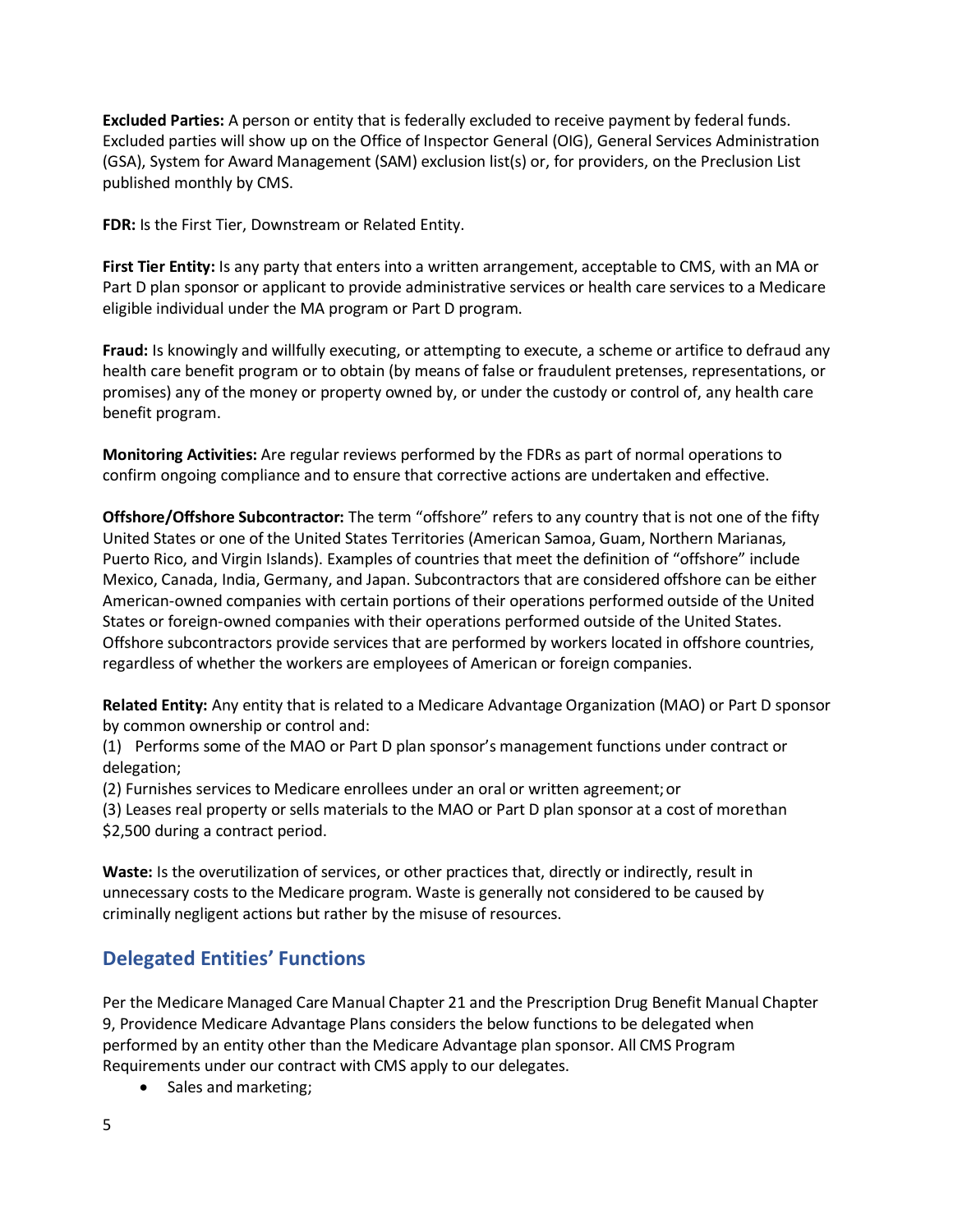- Utilization management;
- Quality improvement;
- Applications processing;
- Enrollment, disenrollment, membership functions;
- Claims administration, processing and coverage adjudication;
- Appeals and grievances;
- Licensing and credentialing;
- Benefit management;
- Customer service;
- Bid preparation;
- Outbound enrollment verification;
- Provider Network Management;
- Processing of pharmacy claims at the point of sale;
- Negotiation with prescription drug manufacturers and others for rebates, discounts or other price concessions on prescription drugs;
- Administration and tracking our members drug benefits, including TrOOP balance processing;
- Coordination with other benefit programs such as Medicaid, state pharmaceutical assistance or other insurance programs;
- Entities that generate claims data; and
- Health care services.

# <span id="page-5-0"></span>**Roles & Responsibilities**

**Delegate**: The delegate is responsible for knowing all rules and regulations as applicable to their delegated function and the Medicare line of business. The delegate works with the business owner and the Medicare Delegation Program Consultant to meet operational, regulatory and compliance requirements. The delegate is required to respond to and complete all auditing and monitoring activities, communications, inquiries and attestations, and to provide appropriate documentation upon request.

**Business Owner**: The business owner is responsible for assisting in the oversight of the delegate from an operational standpoint. The business owner works in the department performing the function internally for Providence Medicare Advantage Plans. This role is critical to the delegate's success as the business owner is the subject matter expert in the operational area. The business owner will concurrently review the data sent from the delegate for operational challenges and/or effective processes while the Medicare Delegation Program Consultant reviews for Medicare compliance. The business owner alerts the Medicare Delegation Program Consultant if they see anything operationally that could potentially be a non-compliance issue.

6 **Medicare Delegation Program Consultant**: The Medicare Delegation Program Consultant is responsible for the compliance activities and oversight of delegates. This role reports directly to the Manager of the Medicare Compliance Program and is responsible for the annual delegate self-assessment and attestation process. In addition, auditing and monitoring of and by the delegate is reviewed by the Medicare Delegation Program Consultant and may be performed by a Medicare compliance program analyst or auditor. Communication and education as it relates to Medicare compliance requirements is the responsibility of this position as well. HPMS memos that contain information related to the delegate's function are relayed by the Medicare Delegation Program Consultant to the delegate. The CMS Preclusion List of providers excluded from receiving payment from Medicare is forwarded to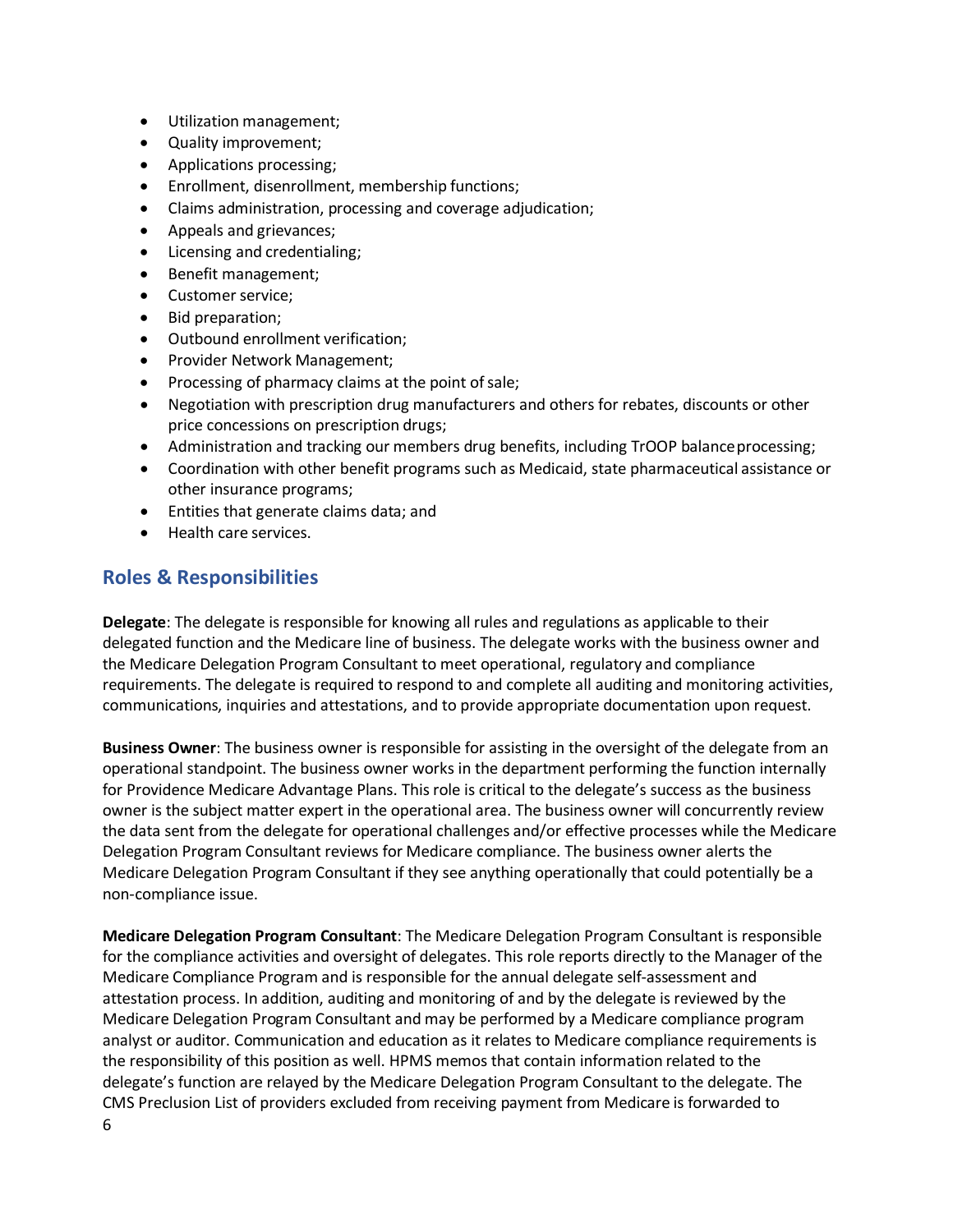applicable delegates monthly. This role ensures that all compliance related activities and obligations are completed in a timely manner. Member communications or marketing must be reviewed for approval.

# <span id="page-6-0"></span>**Annual Process**

#### <span id="page-6-1"></span>*Delegate Self-Assessment*

At the beginning of the fourth quarter of each year, all delegates will be sent the Delegate Self-Assessment and are required to respond as to the compliance status of their organization. The delegate's self-assessment asks specific questions regarding the delegate's functions, responsibilities, processes and compliance. Specific documentation will be requested as proof of compliance.

#### <span id="page-6-2"></span>*PMAP Risk Assessment*

Upon receipt of the Delegate Self-Assessment, the Medicare Delegation Program Consultant will perform an independent risk assessment. Risks identified by the Medicare Delegation Program Consultant will be considered and factored into the ranking by the Manager of the Medicare Compliance Program in order to determine which risk areas will have the greatest impact on our members, the delegate and PMAP. Each delegate is assigned a red, yellow or green risk level. The Medicare Delegation Program Consultant will prioritize and tailor the monitoring and auditing strategy according to the risk level. Continuous assessment/reviews of the delegates' performance will also happen throughout the year. Potential risks of non-compliance, FWA and a periodic re-evaluation of the delegated entities' compliance status is also performed. Additionally, areas of concern identified during the Risk Assessment may require a monitoring and auditing work plan to encompass additional monitoring/auditing.

## <span id="page-6-3"></span>*Setting the Auditing/Monitoring Schedule*

By the end of each calendar year the Medicare Delegation Program Consultant with input from the business owner at the direction of the Medicare Compliance Officer creates an auditing and monitoring schedule for the following calendar year for each delegate. Frequency of the delegate routine auditing and monitoring is based on the delegate risk level and is adjusted when audit and/or monitoring results indicate such a change is appropriate. Additional audits/monitoring efforts will be added as needed at the direction of the Medicare Compliance Officer.

# <span id="page-6-4"></span>**Delegate Monitoring & Auditing done by PMAP**

The Medicare Compliance Officer or designee oversees the completion of self-monitoring performed by the delegate. Delegates submit monitoring according to the delegate monitoring schedule. The Medicare Delegation Program Consultant will perform an independent review to validate findings while the business owner will perform an operational review. Any potential or confirmed non-compliance issues will require training and/or a work plan or corrective action plan.

## <span id="page-6-5"></span>*Tracking and validating monitoring*

The Medicare Delegation Program Consultant is responsible for tracking, reviewing and validating the monitoring results sent in by the delegate each month. The results of this review are tracked by utilizing the current CMS protocol templates for monitoring.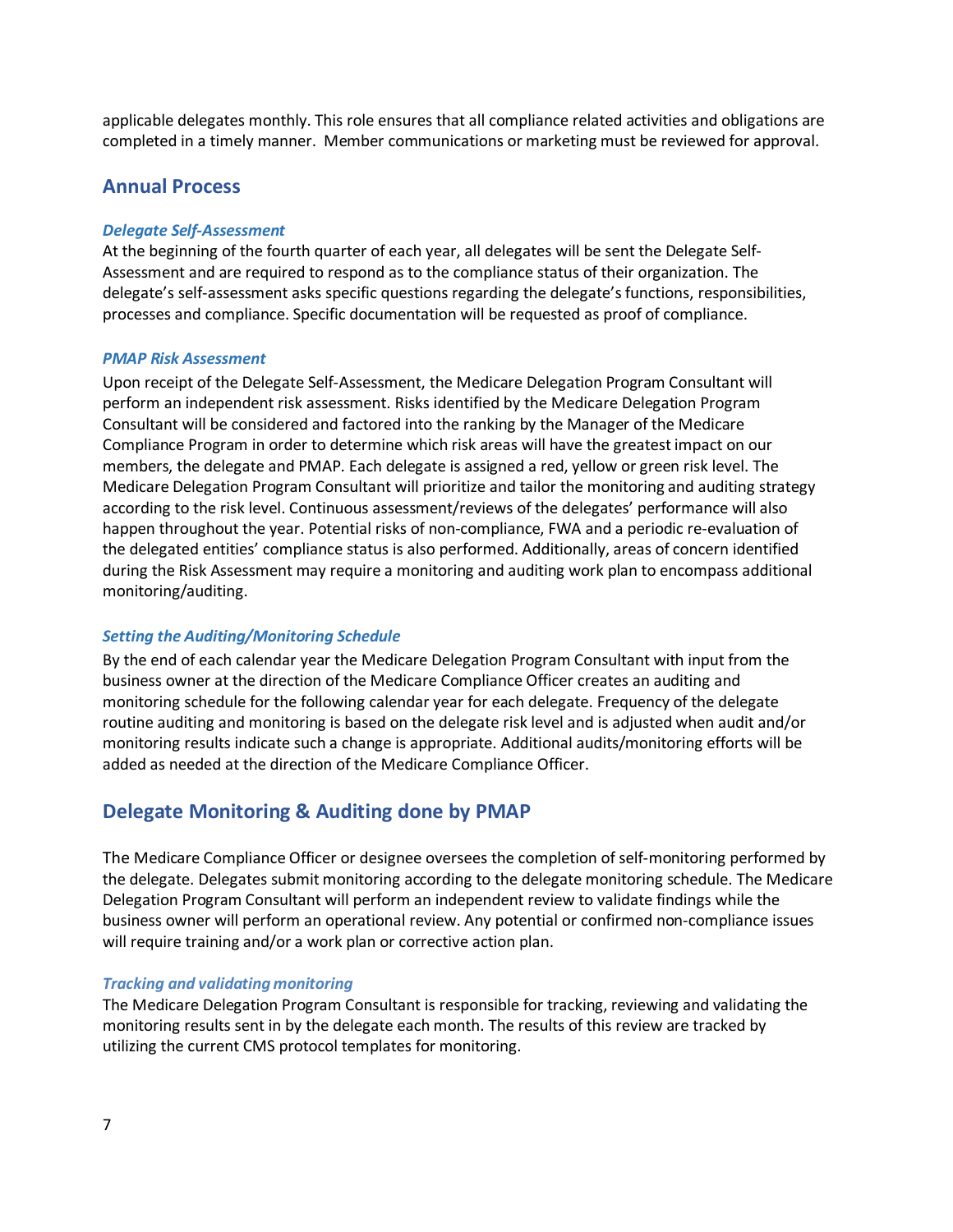#### <span id="page-7-0"></span>*Delegate Self-monitoring*

Delegates are required to submit self-monitoring when requested according to the monitoring schedule. If monitoring is due and not received in a timely manner, a notice of non-compliance may be issued. If self-monitoring is not received by the date on the notice of non-compliance, further corrective action will be pursued. FWA self-monitoring by delegates should be performed monthly. Any findings are to be reported to [PHAMedicareCompliance@providence.org.](mailto:PHAMedicareCompliance@providence.org)

#### <span id="page-7-1"></span>*Business Owner Role in Monitoring*

The business owner will concurrently review the self-monitoring sent in by the delegate for operational challenges and/or ineffective processes while the Medicare Delegation Program Consultant reviews for compliance adherence. The business owner alerts the Medicare Delegation Program Consultant if they see anything operationally that could potentially be a non-compliance issue.

#### <span id="page-7-2"></span>*Medicare Delegation Program Consultant Role in Monitoring*

Monitoring of and by the delegate is reviewed and validated by the Medicare Delegation Program Consultant for compliance standards and metrics. In the event that an issue of potential non-compliance is identified, the Medicare Delegation Program Consultant will facilitate all compliance action needed from the delegate in communication with the business owner. A corrective action and/or work plan with timeframes for implementation will be developed. Self-monitoring results are provided to the Medicare Compliance Officer on a monthly basis, which are then shared with the Chief Compliance Officer and the Compliance Committee.

#### <span id="page-7-3"></span>*Monitoring Communications*

The Medicare Delegation Program Consultant is responsible for all compliance communication to the delegate while the business owner will work with the delegate on operational issues found as appropriate. Business owners will be copied on communications regarding issues or requests from the delegate as needed. The Medicare Delegation Program Consultant will be copied on all communications sent by the business owner and the business owner will be copied on all communications sent by the Medicare Delegation Program Consultant.

#### <span id="page-7-4"></span>*Ad Hoc Monitoring*

If self-monitoring submitted by the delegate reveals any compliance issues, or reviews by PMAP show any potential non-compliance, additional monitoring will be added to the monitoring schedule and will be required of the delegate.

# <span id="page-7-5"></span>**Auditing & Performance (Scorecards)**

## <span id="page-7-6"></span>*Delegation Auditing Program & Audit Types*

PMAP has a formal auditing program that follows the current CMS Audit Protocol and the outlined Delegate Audit Schedule. This ensures compliance from delegates according to their delegated functions. Each FDR must cooperate in auditing activities. PMAP audits delegates on a regular basis according to the auditing schedule or on an ad-hoc basis when deemed appropriate. PMAP will be conducting audits, to ensure transparency and full compliance. The auditing program and schedule reflects the following:

#### <span id="page-7-7"></span>*Live Audits:*

1. Medicare Delegation Program Consultant and the Business Owner will review submitted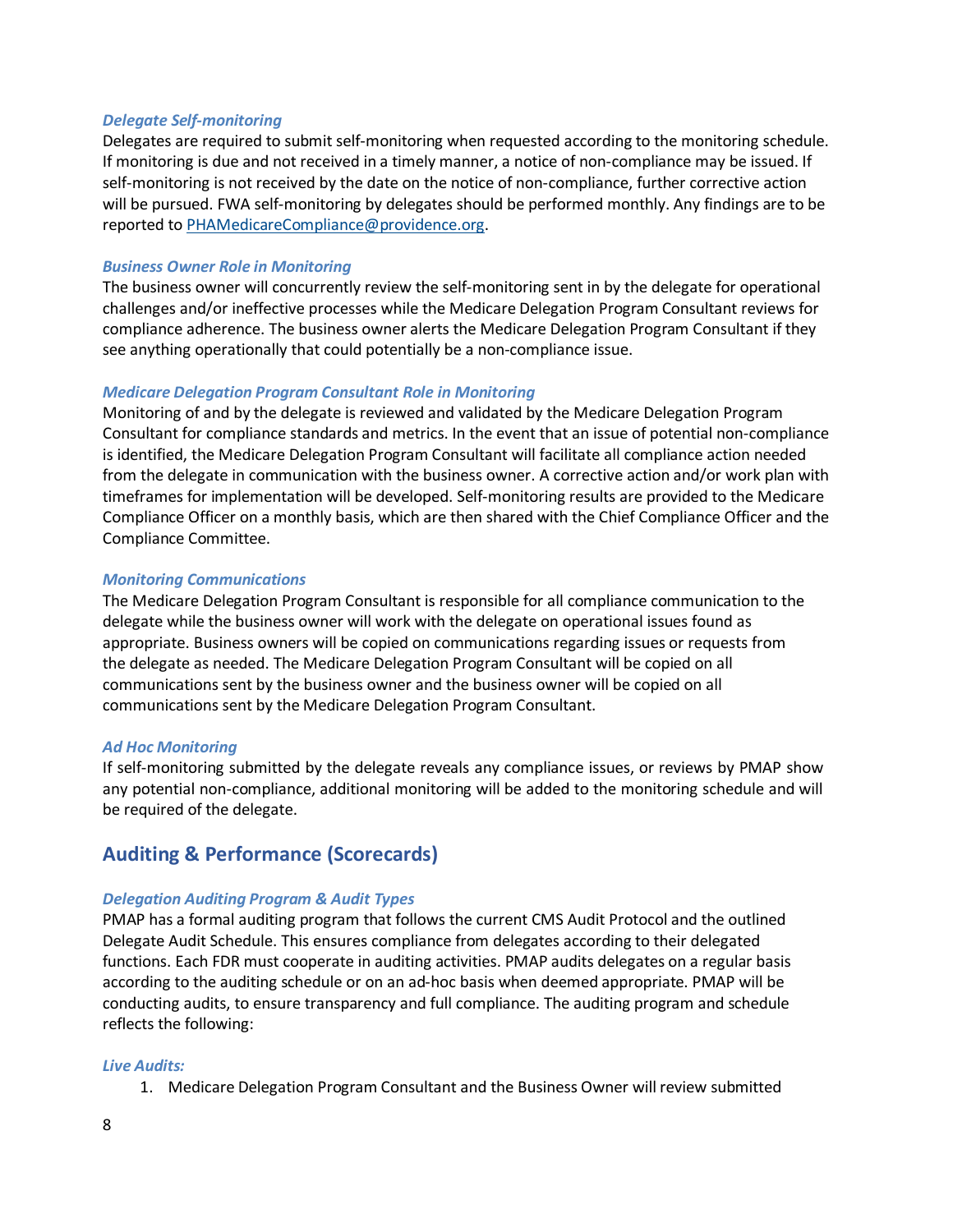universes

- a. Medicare Delegation Program Consultant or Analyst/Auditor will conduct timeliness tests to identify possible issues of noncompliance.
- b. The Business Owner will review the file to ensure appropriate data has been submitted based on what is delegated.
- 2. Medicare Delegation Program Consultant or Analyst/Auditor will select case files based on overall universe timelinesstests
- 3. Case files will be sent to Delegate who will have 24 hours to pull case files and gather applicable documentation.
- 4. On the day of the live audit, Delegate will share screen (via WebEx) walk through each selected case, explaining the life of the claim or authorization. Both the Medicare Delegation Program Consultant and Business Owner will attend the live presentation to review applicablematerial.
- 5. Medicare Delegation Program Consultant will apply CMS Compliance Standards, recording findings and issues on noncompliance in real-time on Live Audit Template.
- 6. Medicare Delegation Program Consultant or Analyst/Auditor will provide results to Delegate within 48 hours as well as any next steps.
- 7. Remediation, if applicable, by the delegate, will be complete by the deadline set forth by the Medicare Delegation Program Consultant.

## <span id="page-8-0"></span>*Desk Audits:*

- 1. Medicare Delegation Program Consultant and the Business Owner will review submitted universes
	- a. Medicare Delegation Program Consultant or Analyst/Auditor will conduct timeliness tests to identify possible issues of noncompliance.
	- b. The Business Owner will review the file to ensure appropriate data has been submitted based on what is delegated.
- 2. Medicare Delegation Program Consultant or Analyst/Auditor will filter the universe and select five (5) cases based off a targeted review and timeliness tests.
	- a. The case file selection will be sent to the delegate and Business Owner will becopied.
	- b. The delegate will have seven (7) business days to gather case files and send to the Business Owner and Medicare Delegation Program Consultant.
- 3. Medicare Delegation Program Consultant and the Business Owner will perform concurrent review on the selected case files. Business owner will conduct an operational review; Medicare Delegation Program Consultant will conduct CMS Audit protocol review.
- 4. Medicare Delegation Program Consultant or Analyst/Auditor will compile the results and scores, which will be shared via email with delegate and the Business Owner within three (3) business days.
- 5. Future meetings will be scheduled to discuss remediation progress, if applicable.

## <span id="page-8-1"></span>*Tracer Audit*

A Tracer audit will be conducted by the Medicare Compliance team as needed. This audit utilizes Tracer methodology outlined in the Compliance Program Effectiveness (CPE) protocol published by CMS. For audit purposes we will use a similar tracer method to evaluate implementation of applicable compliance elements and determine whether the delegate functions in a way that is effective to address compliance and FWA issues in a timely and well-documented manner.

1. Tracer case samples will be selected from the current universe or from previous audit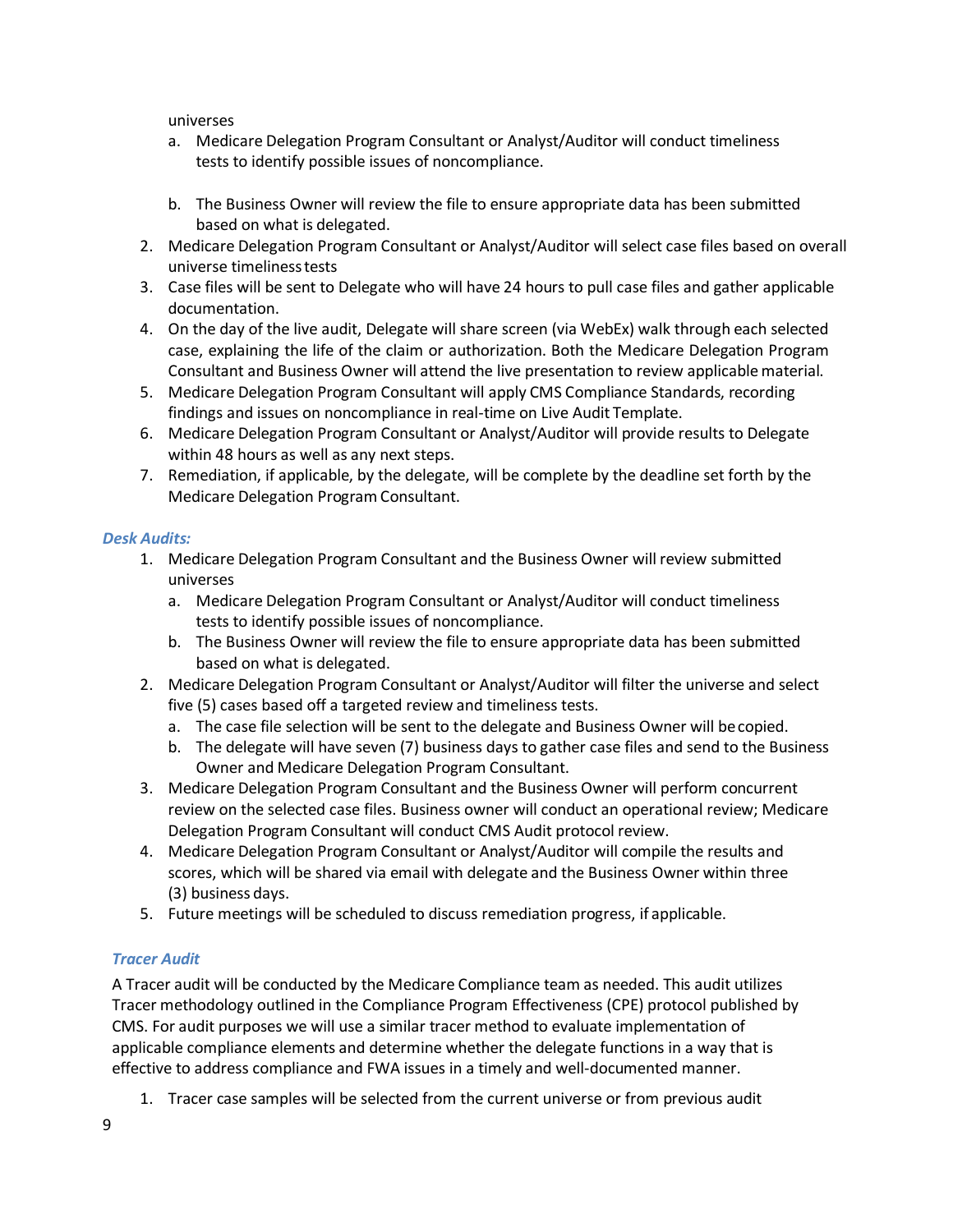results. This will be done within three (3) business days of the release of the universes.

- 2. The delegate will have ten (7 business) days to compile requested documents. A reminder notice, late notice (if the deadline is missed), and a notice of non-compliance may be issued if a response is not received in a timely manner.
- 3. Selected tracer documents will be audited by the Medicare Compliance team. At a minimum, the cases will be evaluated against the Compliance Standards. The Medicare Delegation Program Consultant may review factors not specifically addressed in these questions if it is determined that there are other related ODAG or CDAG requirements not being met.
- 4. Medicare Delegation Program Consultant or Analyst/Auditor will provide results to the business area within 10 businessdays.
- 5. Remediation by the delegate, when applicable, will be complete by the deadline set forth between the Medicare Delegation Program Consultant and the delegate's compliance department representative.
- 6. Medicare Delegation Program Consultant will compile the results of the audit for the Compliance Scorecard.

## <span id="page-9-0"></span>*Tracking auditing on FTEAM Universe*

The Medicare Delegation Program Consultant and Analyst/Auditors are responsible for tracking, reviewing and auditing the universes sent in by the delegate each month. The results of this review and audit are tracked by utilizing the current CMS protocol templates according to the auditable area, specifically the FTEAM universe.

## <span id="page-9-1"></span>*Medicare Compliance Role in Auditing*

The Medicare Delegation Program Consultant will perform independent audits to validate compliance standards are met. Targeted training, a work plan and/or a corrective action plan will result if an area of potential non- compliance is identified and confirmed.

## <span id="page-9-2"></span>*Monthly Compliance Scorecards*

Delegate scores will be documented on monthly compliance scorecards. Scores will be calculated using multiple factors including but not limited to:

- Policies and Procedures
- Training and Education
- Effective Lines of Communication
- Auditing and Monitoring
- Prompt and Effective Response to Detected Offenses
- Other Operational Issues Affecting Overall Compliance

## <span id="page-9-3"></span>*Additional Audits*

Additional audits may be performed as compliance concerns arise or as PMAP deems appropriate.

## <span id="page-9-4"></span>*Audit Review Meetings*

Audit meetings may be held between the Medicare Delegation Program Consultant, Business Owner and FDR to review audit results and any applicable corrective action steps. This process is overseen by the Manager of the Compliance Program and the Medicare Compliance Officer. Status reports and related risk assessments regarding operational routine monitoring, FDR monitoring, auditing, work plans and corrective action plans (CAPs) will be reported regularly by the Medicare Compliance Officer to the Chief Compliance Officer and the Compliance Committee.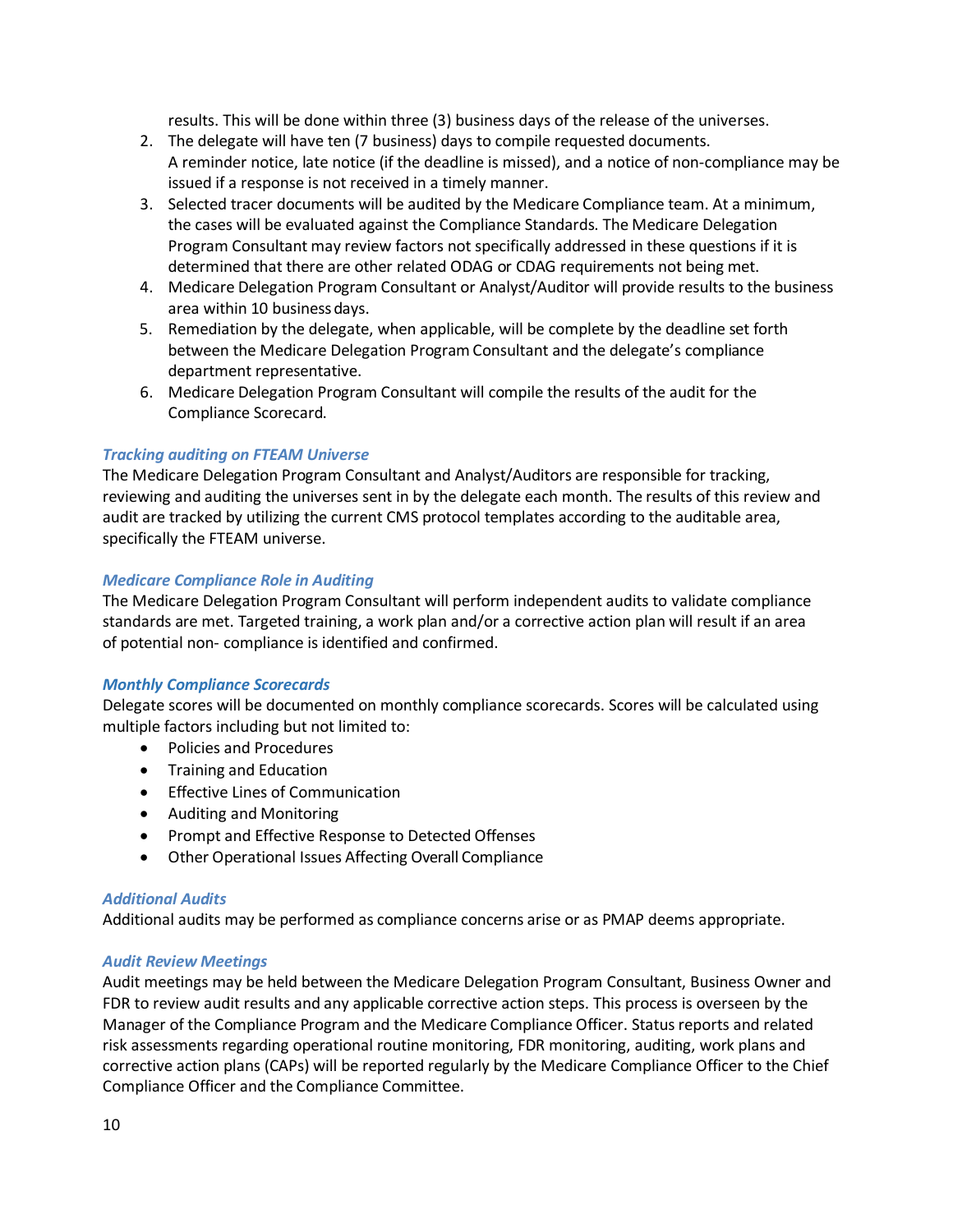# <span id="page-10-0"></span>**Reporting Potential Non-Compliance**

Program non-compliance and FWA may be discovered in a variety of ways, a hotline, a website, an enrollee complaint, during routine monitoring or self-evaluation, during an audit, or by regulatory authorities.

## <span id="page-10-1"></span>*Delegate Expectations for Reporting Potential Non-Compliance*

Regardless of how non-compliance or FWA is identified, the delegate is expected to respond and participate in full remediation as appropriate.

The delegate can self-report a potential non-compliance concern in the following ways:

- Delegates may report potential non-compliance through routine auditing and monitoring by reporting with their monthly audit submission.
- Delegates may contact the Medicare Delegation ProgramConsultant via e-mail or phone.
- Delegates may e-mai[l PHAMedicareCompliance@providence.org](mailto:PHAMedicareCompliance@providence.org)

#### <span id="page-10-2"></span>*Business Owner Process for Reporting Potential Non-Compliance*

If the business owner discovers or is notified of potential non-compliance, they will notify the Medicare Delegation Program Consultant or the Manager of the Medicare Compliance Program or Medicare Compliance Officer immediately.

#### <span id="page-10-3"></span>*Medicare Compliance Investigation Process for Potential Non-Compliance*

The Medicare Delegation Program Consultant will investigate potential non-compliance issues and will communicate the outcome of the investigation to the Manager of the Medicare Compliance Program and/or the Medicare Compliance Officer as needed.

#### <span id="page-10-4"></span>*Communicating Investigation Results*

The Medicare Delegation Program Consultant will communicate the outcome of the investigation as well as any needed remediation to the business owner and will monitor the delegate until all corrective action is complete.

## <span id="page-10-5"></span>**Communication**

#### <span id="page-10-6"></span>*Day-to-day operational communications*

The business owner is responsible for day-to-day operational communications to and from the delegate as appropriate. Communications to the delegate will include a copy to the Medicare Delegation Program Consultant when related to compliance matters.

#### <span id="page-10-7"></span>*Day-to-day compliance communications*

The Medicare Delegation Program Consultant is responsible for all compliance related communications to the delegate. Communications to the delegate will include a copy to the Business Owner as appropriate.

#### <span id="page-10-8"></span>*Formal compliance communications*

The Medicare Delegation Program Consultant is responsible for communicating all formal compliance communications to the delegate. These communications will include education to the delegate about requirement and impact as it relates to them. Communications to the delegate will include a copy to the Business Owner.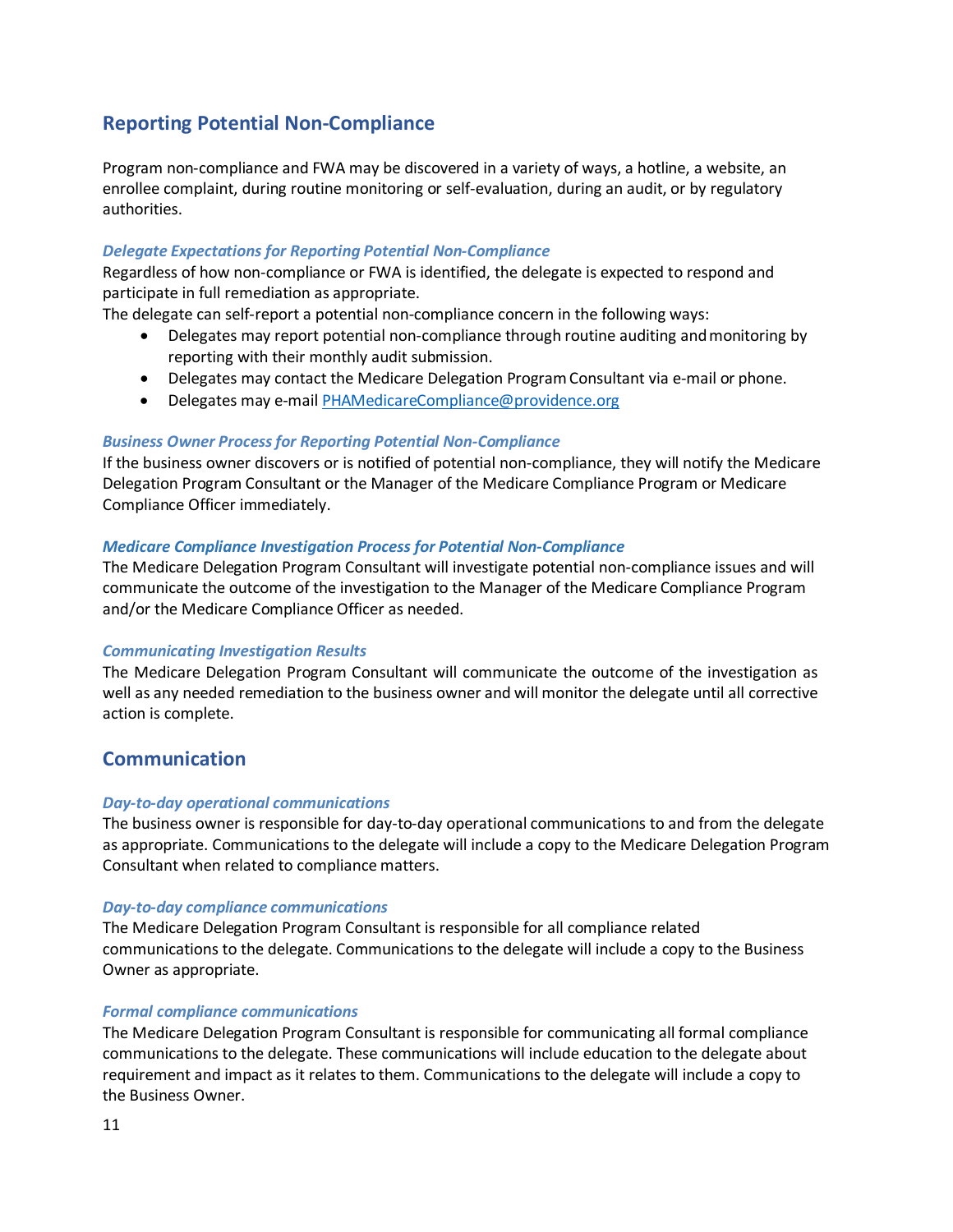# <span id="page-11-0"></span>**Data Validation**

Delegates contracted for Part C and/or Part D reporting functions are required to report data to PMAP on a variety of measures. CMS has developed reporting standards and data validation specifications with respect to the Part C and Part D reporting that are utilized by PMAP. These standards and specifications provide a review process for delegates to conduct data validation checks on their reported Part C and Part D data. The data validation is "retrospective," referring to the fact that it normally occurs in the year subsequent to the measurement year. Periodic audits for data validation may be conducted to ensure data integrity is being maintained.

## <span id="page-11-1"></span>*Delegate responsibilities for Data Validation*

Delegates are required to submit their data by the specified due date(s). PMAP expects that data is accurate on the date they are submitted. Data submitted after the given reporting period deadline shall be considered late and a notice of non-compliance will be issued to the delegate. Additionally, incorrect data is also subject to a notice of non-compliance. The accuracy and integrity of this data is the delegate's responsibility, but is the ultimate responsibility of PMAP. By sending the data to PMAP, the delegate is attesting that this file has been reviewed. Each delegate will be required to attest that this information has been reviewed and is without deficiencies.

#### <span id="page-11-2"></span>*Medicare Compliance Contact Data Validation Role*

PMAP will review the submitted data to ensure that lines total correctly and will submit this data to CMS by the CMS Reporting Deadline. If there are any issues identified, the delegate non-compliance process will be followed.

## <span id="page-11-3"></span>**CMS Communications**

## <span id="page-11-4"></span>*PMAP Process for CMS Communication/Guidance to Delegates*

As CMS updates and/or releases new guidance, PMAP will interpret and disseminate that guidance to the delegate, as applicable. The Medicare Delegation Program Consultant will monitor a delegate's compliance with implementing the guidance request. The Business Owner will participate and support this process.

#### <span id="page-11-5"></span>*Business Owner Role in CMS Communications*

If there is guidance sent out that would impact operational processes, the business owner will assist the delegate with implementation as appropriate.

#### <span id="page-11-6"></span>*Delegate Responsibilities for implementation*

Delegates are required to implement required changes as quickly as possible. PMAP will work with delegates to provide guidance and support while these changes are employed. The delegate is responsible for communicating to PMAP if there is an issue with implementation and the estimated timeframe for resolution.

# <span id="page-11-7"></span>**Delegate's Responsibilities Regarding Downstream Entities**

Delegates are required to gain PMAP approval of any entities or individuals with whom they intend to sub-contract duties for PMAP. These sub-contractors become PMAP's downstream entities.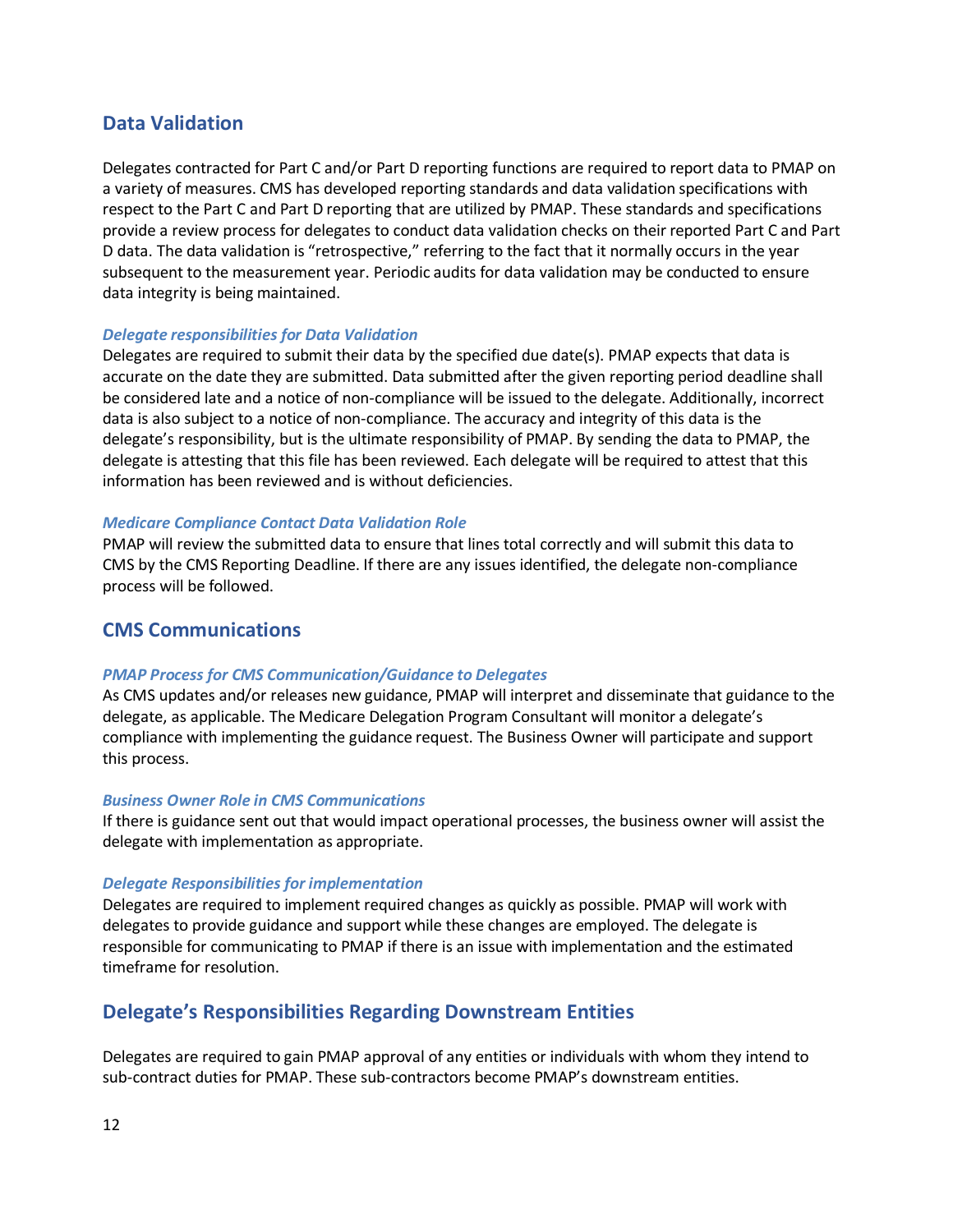## <span id="page-12-0"></span>*Off-Shore Subcontracting*

CMS has strict requirements for MA sponsors regarding offshore subcontracting. Therefore, delegates must have offshore sub-contracting fully approved by PMAP before a delegate allows any work related to PMAP to take place. The term "off-shore" refers to any country that is not one of the fifty United States or one of the United States Territories (American Samoa, Guam, Northern Marianas, Puerto Rico, and Virgin Islands). Offshore subcontractors provide services that are performed by workers located in offshore countries, regardless of whether the workers are employees of American or foreign companies.

# <span id="page-12-1"></span>**Training & Education**

## <span id="page-12-2"></span>*Annual Training & Education*

Training and education is required of all delegates on an annual basis. Delegates can be supplied with appropriate training modules by the Medicare Delegation Program Consultant if needed. Delegates also have the option of taking the CMS Online Training or of creating their own CMS based training. Training must include general Medicare compliance, fraud, waste and abuse training, and HIPAA/HITECH security training.

## <span id="page-12-3"></span>*Additional Training & Education*

Additional, specialized or refresher training may be provided on issues posing non-compliance or FWA risks based on the delegated function.

Training may be provided:

- upon appointment of a new delegate;
- when requirements change;
- when delegates are found to be non-compliant.

The Medicare Delegation Program Consultant may choose to tailor the training in response to circumstances surrounding potential non-compliance and/or FWA, issues identified via monitoring/auditing, and/or specific functions performed by FDRs.

# <span id="page-12-4"></span>**OIG/SAM/Exclusion Checks**

## <span id="page-12-5"></span>*Monthly OIG Exclusion Checks by PMAP*

PMAP reviews the DHHS OIG List of Excluded Individuals and Entities (LEIE list) and the GSA Excluded Parties Lists System (EPLS) prior to contracting with an entity that has the potential to become a delegated entity and on a monthly basis thereafter to ensure that none of the delegates are barred from participation in a government program.

## <span id="page-12-6"></span>*Delegate responsibilities for OIG/SAM/Exclusion Checks*

Delegates are responsible for screening all employees and any contracted entities on a monthly basis for any exclusions. If an exclusion is found, the delegated entity is required to notify the Medicare Delegation Program Consultant immediately.

# <span id="page-12-7"></span>**Preclusion List Screening**

## <span id="page-12-8"></span>*PMAP responsibility*

The Preclusion list, implemented by CMS in 2019, is published monthly and consists of providers and prescribers who are precluded from receiving payment for Medicare Advantage (MA) items and services or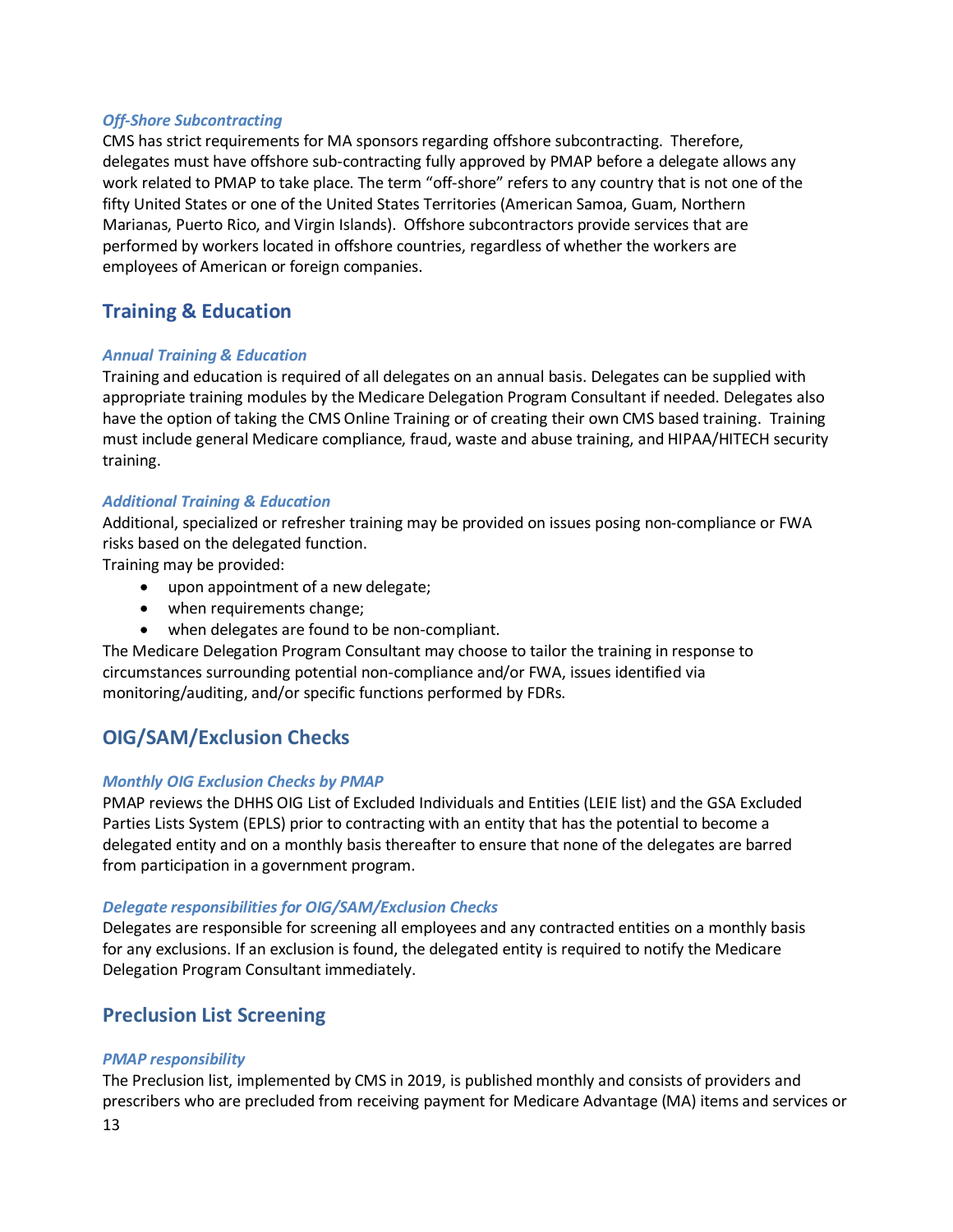Part D drugs furnished or prescribed to Medicare beneficiaries. Each month, when the list becomes available to Part D sponsors, the Medicare Delegation Program Consultant will send the list via secure email to the appropriate claims processing and credentialing delegates.

#### <span id="page-13-0"></span>*Delegate responsibilities*

Applicable delegates will be required to screen providers against the Preclusion List to ensure that no payment has been or will be made to providers who appear on the list. Providers whose names have been published on the Preclusion list are not eligible to receive Medicare reimbursement unless eventually cleared and removed from the Preclusion List. MA Plans are required to deny payment for a health care item or service furnished by an individual or entity on the Preclusion List after notifying impacted members. A member is considered affected if their provider or prescriber is on the Preclusion list and has submitted any claims or prescribed or furnished any medications for the member within the prior 12 months.

# <span id="page-13-1"></span>**FDR Website**

#### <https://healthplans.providence.org/providers/provider-support/fdr-training>

#### *Purpose of FDR Website*

Providence Medicare Advantage Plans has a website to assist our delegates in understanding how we do business and to outline their responsibilities in providing services to Providence Medicare Advantage Plans and our Medicare members.

#### <span id="page-13-2"></span>*Content of FDR Website*

On the FDR Website, you will find the Providence Medicare Advantage Plan Standards of Conduct, Delegate Policies and Procedures, applicable Providence Medicare Advantage Plans Policies and Procedures, information on CMS-required compliance and Fraud, Waste and Abuse (FWA) training; and how to report compliance concerns.

# <span id="page-13-3"></span>**CMS Program Audit**

#### <span id="page-13-4"></span>*Medicare Compliance Role in a CMS Program Audit*

In the event of a CMS Program Audit, the Medicare Delegation Program Consultant will lead communication with impacted delegates. In addition, a schedule of timeframes will be sent to all affected delegates.

#### <span id="page-13-5"></span>*Business Owner Role in a CMS Program Audit*

The Business Owner will assist the Medicare Delegation Program Consultant with universe review, mock webinars and communication as needed. The Business Owner will be in the room during the CMS webinar as a resource for the delegate.

#### <span id="page-13-6"></span>*Delegate expectations and role in a CMS Program Audit*

Expectations are that delegates provide timely and accurate data files, be available for practice webinars, validation, and the CMS Program Audit webinars. The timeline of the audit will be communicated ahead of time so the proper staffing and resources will be made available.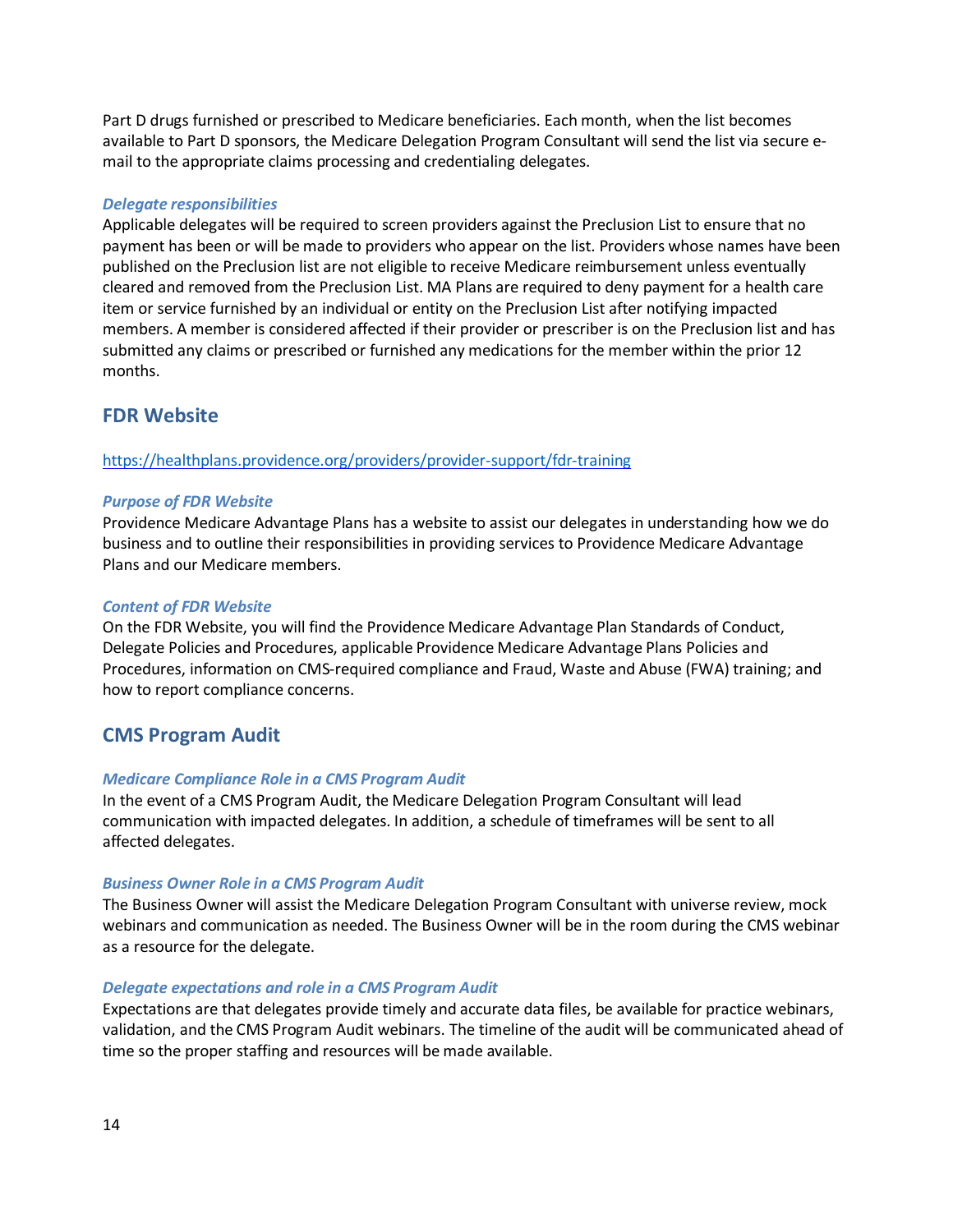# <span id="page-14-0"></span>**Delegate Remediation**

## <span id="page-14-1"></span>*Operational Remediation*

If operational issues are identified, the Business Owner will direct the delegate on the needed remediation steps with assistance from the Medicare Delegation Program Consultant when needed.

## <span id="page-14-2"></span>*Compliance Remediation*

If compliance issues are identified and remediation is needed from the delegate, the Medicare Delegation Program Consultant is responsible for communicating any remediation, work plans, and/or corrective actions plans, as appropriate.

## <span id="page-14-3"></span>*Audit Protocol Remediation*

All communication associated with audit findings resulting in remediation will be communicated by the Medicare Delegation Program Consultant with a copy to the business owner.

## <span id="page-14-4"></span>*CMS Program Remediation*

If remediation is needed from a CMS Program Audit by the delegate, the timeline and remediation request will be communicated by the Medicare Delegation Program Consultant with a copy to the Business owner.

# <span id="page-14-5"></span>**Providence Medicare Advantage Plans - Policies & Procedures**

Policies and Procedures that affect delegated entities are provided to delegated entities on the Providence Medicare Advantage Plans FDR Website and the annual self-assessment. Policies and procedures are updated annually in accordance with CMS rules and regulations and are distributed to the delegate.

# <span id="page-14-6"></span>**Medicare Compliance e-mail**

Questions or concerns from FDR's can be addressed to the Medicare Delegation Program Consultant directly or to the Medicare Compliance team by using the following e-mail address: [PHAMedicareCompliance@providence.org](mailto:PHAMedicareCompliance@providence.org)

# <span id="page-14-7"></span>**FDR Grid**

The table below is a guide to FDR compliance obligations and timelines. Not all activities listed will apply to every delegate. Activities deemed appropriate to ensure oversight will be communicated by the Medicare Delegation Program Consultant. Items that apply to all delegates are indicated with an \*asterisk.

| <b>Annually</b> | <b>Description</b>                                                                                                                                                                                                                                                                   |
|-----------------|--------------------------------------------------------------------------------------------------------------------------------------------------------------------------------------------------------------------------------------------------------------------------------------|
| *Training       | * General compliance, HIPAA/HITECH Privacy, Fraud,<br>Waste & Abuse training including compliance policies<br>and standards of conduct is required by all delegates.<br>Training must be conducted within 90 days of hire and<br>annually thereafter. Delegates may adopt Providence |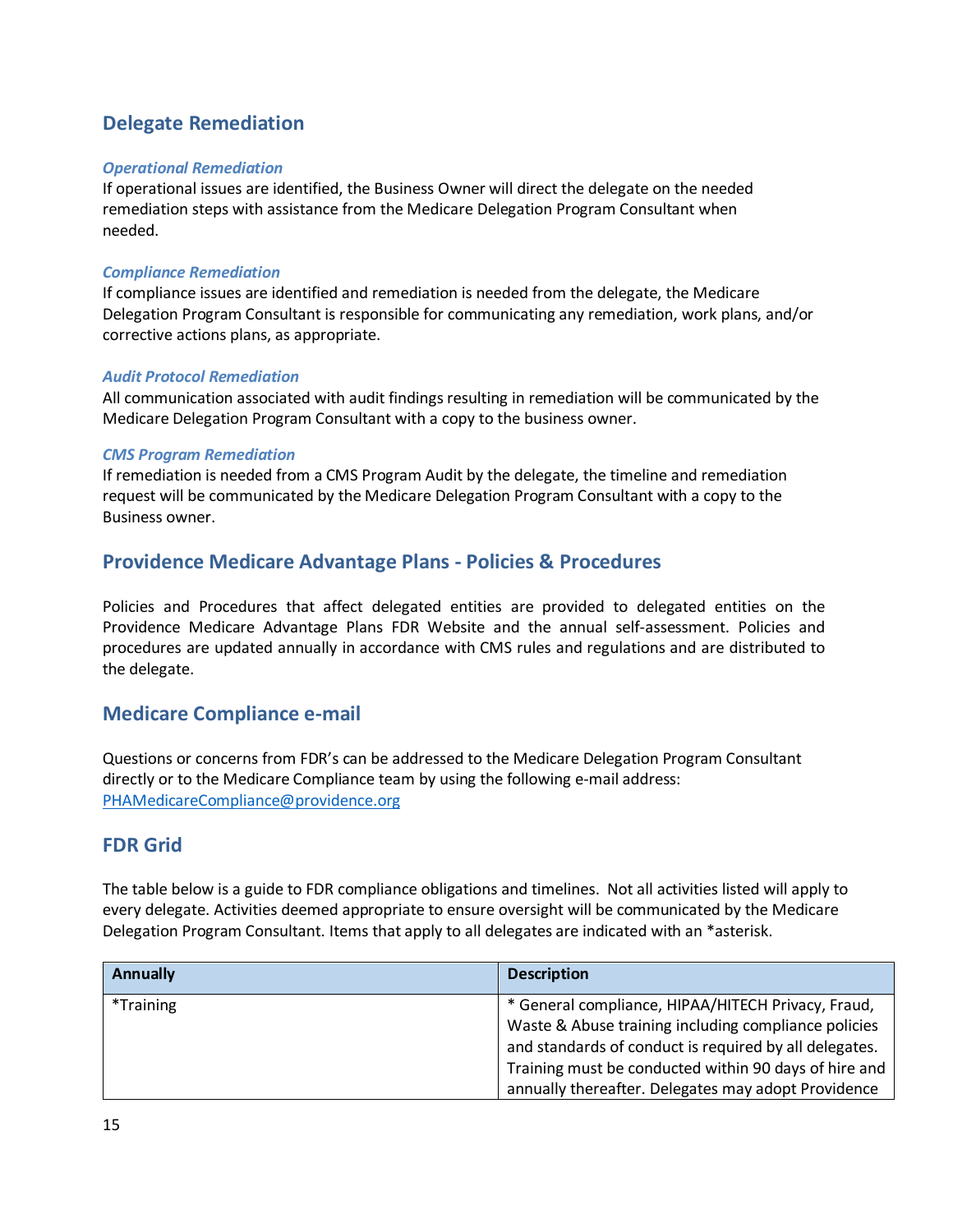|                                  | Standards of Conduct or use their own parallel<br>standard of conduct or code of ethics. Proof of<br>training will be required annually.                                                                                                                                                                                                                                                                                                    |
|----------------------------------|---------------------------------------------------------------------------------------------------------------------------------------------------------------------------------------------------------------------------------------------------------------------------------------------------------------------------------------------------------------------------------------------------------------------------------------------|
| *Compliance Policies             | *Compliance policies apply to all delegates and must<br>be distributed to your employees and contractors<br>within 90 days of hire (and annually thereafter).<br>Policies will be submitted to Providence for annual<br>audit along with the delegates' self-assessment.                                                                                                                                                                    |
| *Self-Assessment and Attestation | *The Annual Self-Assessment and Attestation, sent in<br>the 4 <sup>th</sup> quarter of each year, contains compliance<br>related questions and statements. Delegates will have<br>a deadline for submitting the completed and signed<br>form along with specific documentation such as<br>policies and procedures, training materials, and proof<br>of screening.                                                                           |
| *Downstream (FDR) Attestations   | *All delegates must report sub-contracted entities<br>performing functions for PHA. Downstream entities<br>are subject to audit. PHA's first tier delegate will<br>facilitate this exchange of information, obtaining the<br>required self-assessment and documentation from<br>entities with whom they sub-contract PMAP related<br>functions. Delegates will forward upon request. (Note:<br>sub-delegation must be pre-approved by PHA.) |
| Data Validation                  | Data validation is a yearly reporting process required<br>by CMS. For delegates subject to CMS reporting<br>requirements such as claims and utilization<br>management, data validation must be submitted by<br>the annual due date or upon request. Delegate files<br>will be reviewed retrospectively for CMS specified<br>data requirements                                                                                               |
| <b>Bi-Annually</b>               | <b>Description</b>                                                                                                                                                                                                                                                                                                                                                                                                                          |
| Prompt Pay Interest Rate         | Clean, approved claims must be paid to providers<br>within 30 days of approval. When the Federal Prompt<br>Pay Interest Rate changes, applicable delegates will be<br>notified and must configure their systems accordingly<br>within a reasonable period of time or specified period<br>of time. Confirmation of implementation is required.                                                                                               |
| <b>Monthly</b>                   | <b>Description</b>                                                                                                                                                                                                                                                                                                                                                                                                                          |
| *Self-Monitoring                 | *All delegates are expected to perform self-<br>monitoring of their processes, outcomes and data.                                                                                                                                                                                                                                                                                                                                           |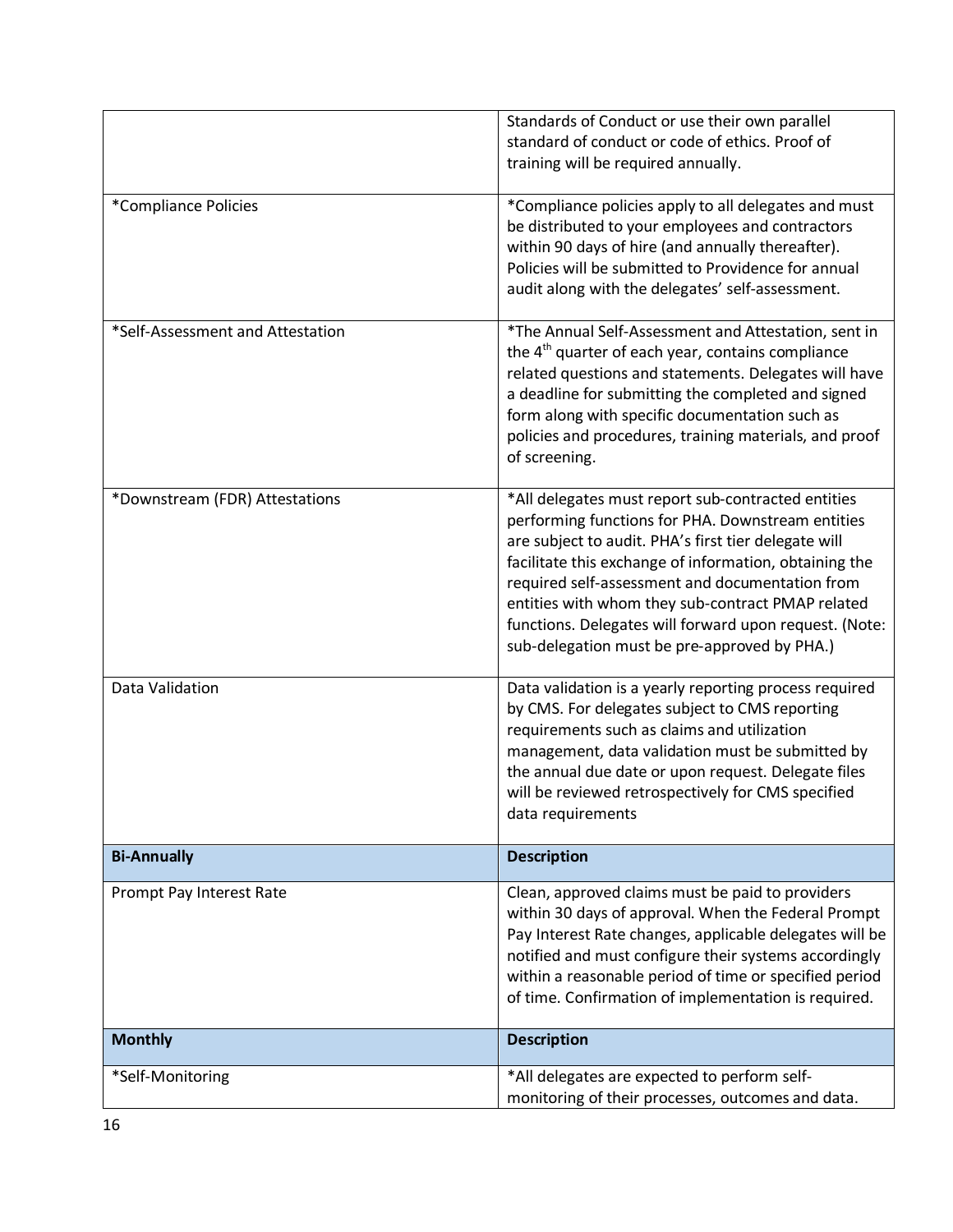| <b>Universe Auditing</b>          | Delegates are also required to audit and monitor PHA<br>related sub-delegates when other entities or<br>individuals are involved. Monitoring for Fraud, Waste<br>or Abuse should be performed at least monthly.<br>Universe submissions (if applicable) must be sent each                                                                                                                              |
|-----------------------------------|--------------------------------------------------------------------------------------------------------------------------------------------------------------------------------------------------------------------------------------------------------------------------------------------------------------------------------------------------------------------------------------------------------|
|                                   | month by the 15th via secure file transfer protocol<br>(SFTP). Timeliness and accuracy will be audited. All<br>letters issued to members or providers must conform<br>to the required elements and set timeframes.<br>Auditing cadence can vary based on findings and ad-<br>hoc submissions may be requested.                                                                                         |
| <b>Desk Audits</b>                | Desk audits for applicable core delegates alternating<br>with live audits may be conducted monthly or<br>quarterly. Cadence is subject to change. Any<br>necessary remediation will be communicated by<br>PHA's Medicare Delegation Program Consultant.<br>Known issues should be submitted with a pre-audit<br>issue summary.                                                                         |
| Live Audits                       | Live audits may be conducted monthly or quarterly.<br>Cases for live audits will be sent to the delegate 24<br>hours in advance of the live audit. Delegates will be<br>showing documentation from their internal claims<br>processing and/or utilization management systems.<br>Known issues should include a pre-audit issue<br>summary.                                                             |
| *OIG/SAM and CMS Preclusion Lists | *Delegated entities must screen employees and<br>contractors monthly using the Office of Inspector<br>General's (OIG) List of Excluded Entities and<br>Individuals (LEIE) and System for Award Management<br>(SAM) exclusion lists.                                                                                                                                                                    |
| <b>Preclusion List Screening</b>  | The CMS published Preclusion List will be sent via<br>secure e-mail to applicable delegates upon CMS<br>publication. Providers/prescribers must be screened<br>against this list monthly. Upon discovery, any positive<br>match must be reported to the Providence Medicare<br>Program Delegation Consultant, who will then<br>communicate any further PHA or CMS required<br>actions to the delegate. |
| Ad Hoc                            | Description                                                                                                                                                                                                                                                                                                                                                                                            |
| *HPMS/CMS Memos                   | *CMS frequently issues Health Plan Management<br>System (HPMS) memos or CMS announcements via e-                                                                                                                                                                                                                                                                                                       |